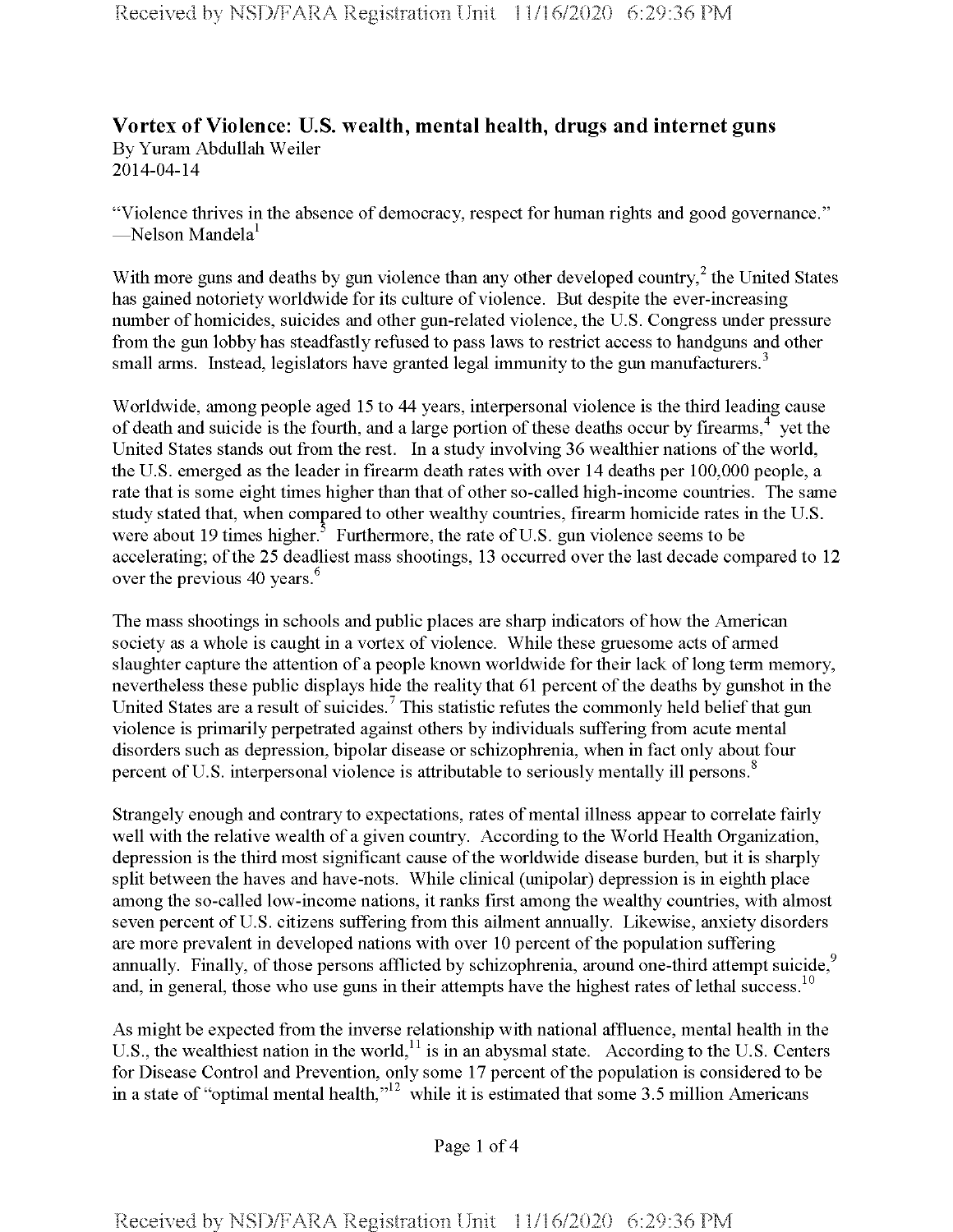afflicted by serious mental disorders are unable to obtain proper treatment, which undoubtedly is a contributing factor to societal violence. While these mentally ill individuals are not the cause ofAmerica's violence epidemic, it seems logical from the standpoint of public health and safety to restrict their access to firearms.<sup>13</sup> Nevertheless, even placing such restrictions on everyone undergoing mental therapy would not have a significant impact on gun-related violence,<sup>14</sup> since the main causal factors are alcohol and drug use, the sheer number of guns and ease of access.<sup>15</sup>

Fighting any sensible legislation aimed at controlling the easy access to firearms, the U.S. gun lobby holds that "guns make the nation safer." Discrediting this premise, a recent study of gun violence by Drs. Sripal Bangalore and Franz H. Messerli published in the American Journal of Medicine concluded that among the 27 developed countries studied, there was a significant positive correlation between the number of guns owned and the rate of gun-related deaths, but not between mental illness and gun-related deaths. "The number of guns per capita per country was a strong and independent predictor of firearm-related death in a given country, whereas the predictive power of the mental illness burden was of borderline significance," stated the authors.<sup>16</sup> Concurring, Harvard studies also found that "where there are more guns, both men and women are at higher risk for homicide, particularly firearm homicide. $117$ 

Another myth debunked by the Bangalore and Messerli study involves the highly cherished notion that a country whose citizens are well armed is safer from crime, but to the contrary, the study found that there was no significant correlation between guns owned per capita and the country's crime rate or, for that matter, between the number of cases of mental illness and the crime rate. The doctors do point out, "There is little question that the combination of mental illness and easy access to guns may prove to be synergistic in their lethality, as was seen in the shootings in Aurora, Tucson, at Virginia Tech, in Oak Creek, and other places in recent years."<sup>18</sup>

The study by Drs. Bangalore and Messerli also suggests a vicious cycle of violence and gun ownership in the United States. On one hand, the ease of access to a wide range offirearms leads to increased numbers of gun-related deaths, and on the other hand, high rates of crimes involving firearms cause fear of being victimized, and motivate people to buy weapons to protect themselves, resulting in even greater availability of guns.<sup>19</sup> This firearm feedback loop starts with greater numbers of weapons in the hands of more people, resulting in higher numbers of gun-related fatalities, which in turn causes people to feel less safe and thus acquire even more guns. Confirming this feedback effect, a Harvard survey found that, by a three-to-one margin, Americans feel less safe as others in their communities acquire guns.<sup>20</sup>

Currently, U.S. federal law forbids the sale of firearms to anyone who was convicted of a felony or a misdemeanor crime of domestic violence, who has been committed to a mental institution or found to have a "mental defect," or who unlawfully uses or is addicted to any controlled substance. Despite numerous studies showing that alcohol use is a factor in gun violence in America, federal law fails to list it as a controlled substance like any other dangerous drug or narcotic. Moreover, conclusive evidence exists that identifies a history of alcohol consumption with greater risk of committing an act of interpersonal violence. In fact, in 37 percent of the cases of violent crime, the perpetrator was intoxicated at the time of commission. Astonishingly, over 90 percent of U.S. firearms merchants support prohibiting gun sales to persons with a history of acute alcohol consumption or alcohol-related crimes.<sup>2</sup>

Page 2 of 4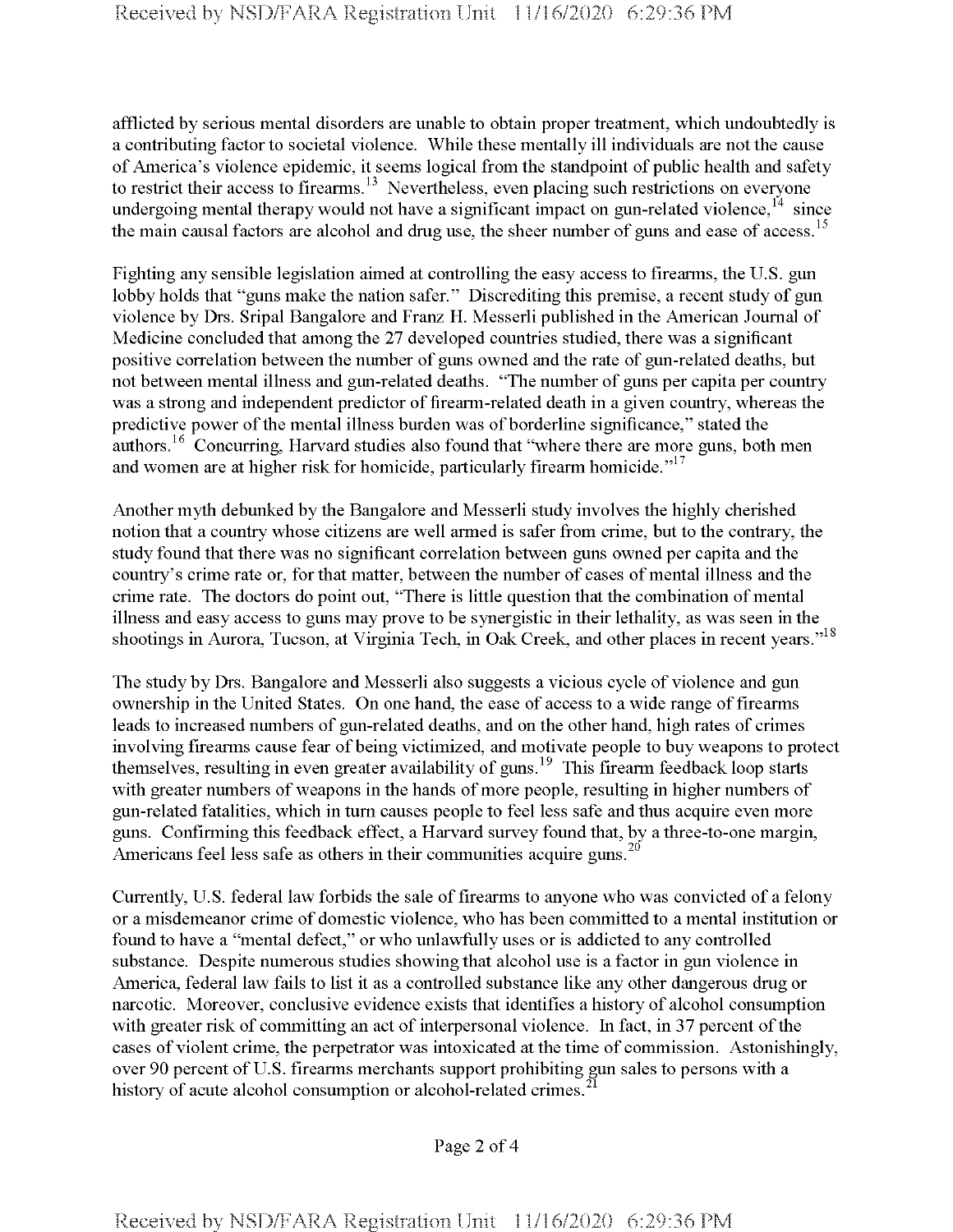However, despite widespread support for broadened restrictions and more extensive background checks, it is unlikely that this alone would prevent gun sales to violence-prone persons, much less significantly impact America's rampant violence, for two reasons. First, the majority of weapons transactions take place outside of licensed gun shops or pawnbrokers. Less than five percent of convicted felons who were prohibited from owning guns prior to incarceration bought from licensed dealers. Second, internet sites such as armslist.com greatly facilitate gun purchases since no background check of the buyer is involved.<sup>22</sup> A click on an electronic affidavit is all that is required of a would-be purchaser, who thereby accepts responsibility "for obeying all applicable enforcement mechanisms... including compliance with all applicable licensing requirements." For its part, Armslist "does not certify, investigate, or in any way guarantee the legal capacity of any party to transact."<sup>23</sup>

The United States is caught in a vortex of violence caused by a conflation of wealth, easy access to guns, alcohol consumption and illicit drug use, all of which are compounded by subpar mental health and inadequate treatment for mental disorders. This deadly combination of factors is not only causing the deaths ofindividual citizens and destroying American society, but also is causing a cancerous contagion of armed violence to metastasize worldwide.

## Endnotes

Page 3 of 4

<sup>1</sup> Etienne G. Krug, Linda L. Dahlberg, James A. Mercy, Anthony B. Zwi and Rafael Lozano, eds., "World report on violence and health," *World Health Organization*, 2002, accessed April 12, 2014,

http://www.who.int/violence\_injury\_prevention/violence/world report/en/introduction.pdf?ua=1.

<sup>2</sup> Sydney Lupkin, "U.S. Has More Guns - And Gun Deaths - Than Any Other Country, Study Finds," *ABCNews,* September 19, 2013, accessed April 12, 2014, http://abcnews.go.com/blogs/health/2013/09/19/u-s-has-more-gunsand-gun-deaths-than-anv-other-country-study-finds/.

<sup>3</sup> Daniel W. Webster and Jon S. Vemick "Introduction," in *Updated Evidence andPolicy Developments on Reducing Gun Violence in America* , ed. Daniel W. Webster and Jon S. Vernick (Baltimore: Johns Hopkins University Press, 2014), 2, accessed April 12, 2014, http://www.jhsph.edu/research/centers-and-institutes/johnshopkins-center-for-gun-policy-and-research/resources/digtal\_update\_Webster\_Vernick.pdf.

<sup>4</sup> Andres Villaveces, Etienne Krug, Alex Butchart and Gyanendra K Sharma "Small Arms and Global Health World Health Organization, UN Conference on Illicit Trade in Small Arms and Light Weapons July 9-20, 2001, 1, accessed April 13, 2014, http://whqlibdoc.who.int/hq/2001/WHO\_NMH\_VIP\_01.1.pdf?ua=1.

<sup>5</sup> E.G. Krug, K.E. Powell and L.L. Dahlberg, "Firearm-related deaths on the United States and 35 other high-and upper-middle-income countries," *International Journal ofEpidemiology* 27 (1998):218, accessed April 13, 2014, http://ije.oxfordjournals.org/content/27/2/214.full.pdf.

<sup>6</sup> "25 Deadliest Mass Shootings in U.S. History Fast Facts," CNN, October 26, 2013, accessed April 13, 2014, http://www.cnn.com/2013/09/16/us/20-deadliest-mass-shootings-in-u-s-history-fast-facts/.

<sup>7</sup> Jeffrey W. Swanson and Allison G. Robertson, "Thinking Differently about Mental Illness, Violence Risk, and Gun Rights," in *Updated Evidence and Policy Developments on Reducing Gun Violence in America,* ibid., 6.

<sup>&</sup>lt;sup>8</sup> Jeffrey W. Swanson and Allison G. Robertson, "Thinking Differently about Mental Illness, Violence Risk, and Gun Rights," in *Updated Evidence and Policy Developments on Reducing Gun Violence in America,* ibid., 6.

<sup>&</sup>lt;sup>9</sup> "Burden of Mental Illness," Centers for Disease Control and Prevention, July 1, 2011, last modified October 4, 2013, accessed April 12, 2014, http://www.cdc.gov/mentalhealth/basics/burden.htm.

<sup>&</sup>lt;sup>10</sup> Andrés Villaveces, Etienne Krug, Alex Butchart and Gyanendra K Sharma "Small Arms and Global Health," ibid. <sup>11</sup> "Global Wealth Report 2013," Credit Suisse, 2013, accessed April 13, 2014,

http://images.smh.com.au/file/2013/10/09/4815797/cs\_global\_wealth report\_2013\_WEB\_low%2520pdf.pdf?rand= 1381288140715.

<sup>&</sup>lt;sup>12</sup> "Mental Health Basics," Centers for Disease Control and Prevention, July 1, 2011, last modified October 4, 2013, accessed April 12, 2014, http://www.cdc.gov/mentalhealth/basics.htm.

<sup>&</sup>lt;sup>13</sup> Jeffrey W. Swanson and Allison G. Robertson, "Thinking Differently about Mental Illness, Violence Risk, and